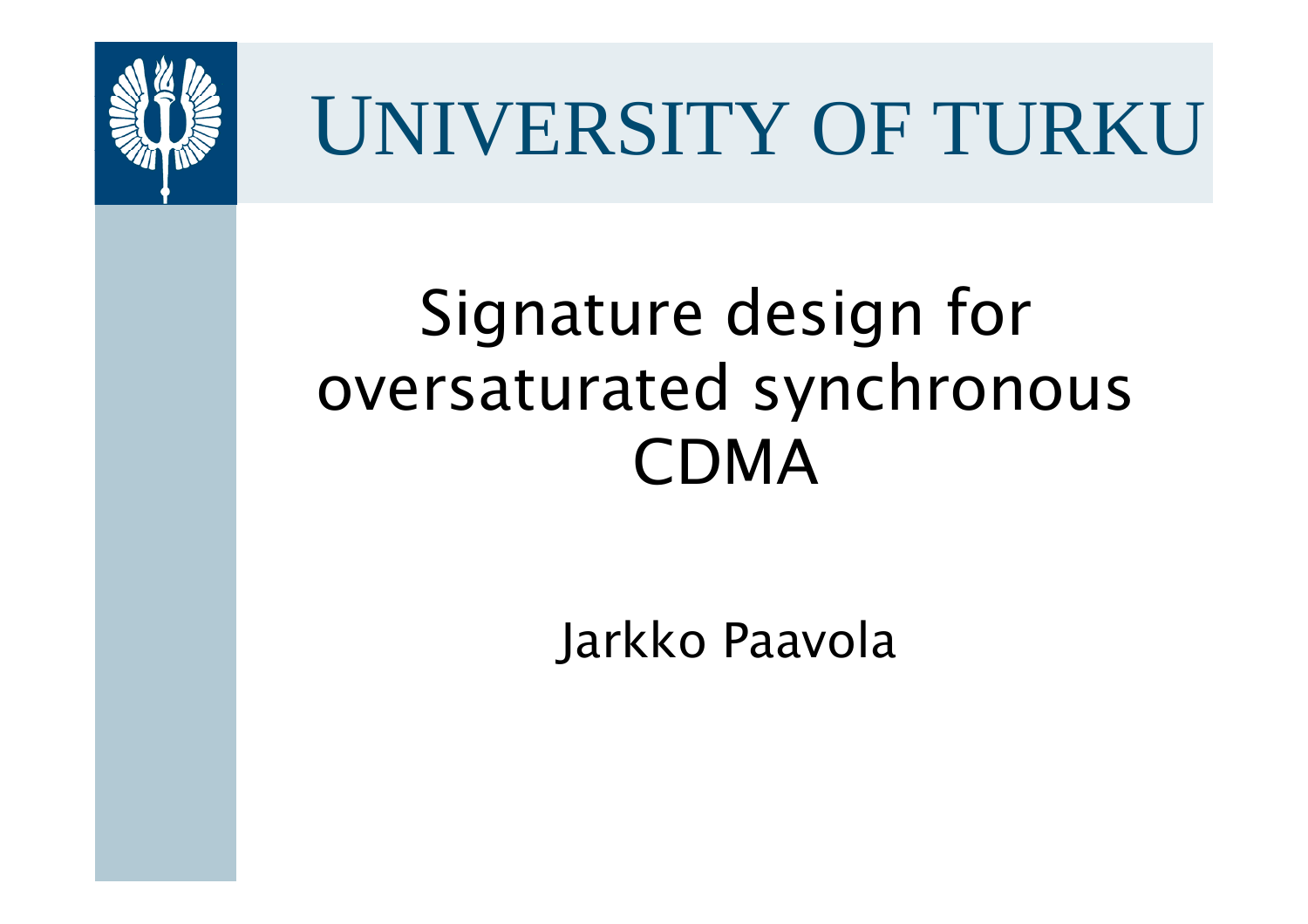## Direct Spreading CDMA

- $\cdot$  Data stream of the  $k$ –th user  $b_{_{k}}(i),$ *i* = ..., –1,0,1,... modulates user– specific *signature*  $\mathbf{s}_k = [s_k(0), s_k(1), ...$  $s_k(N-1)]$
- • All data streams and signatures are strictly time-aligned
- $\boldsymbol{\cdot}$   $K$  number of users
- • $N=WT$  – spreading factor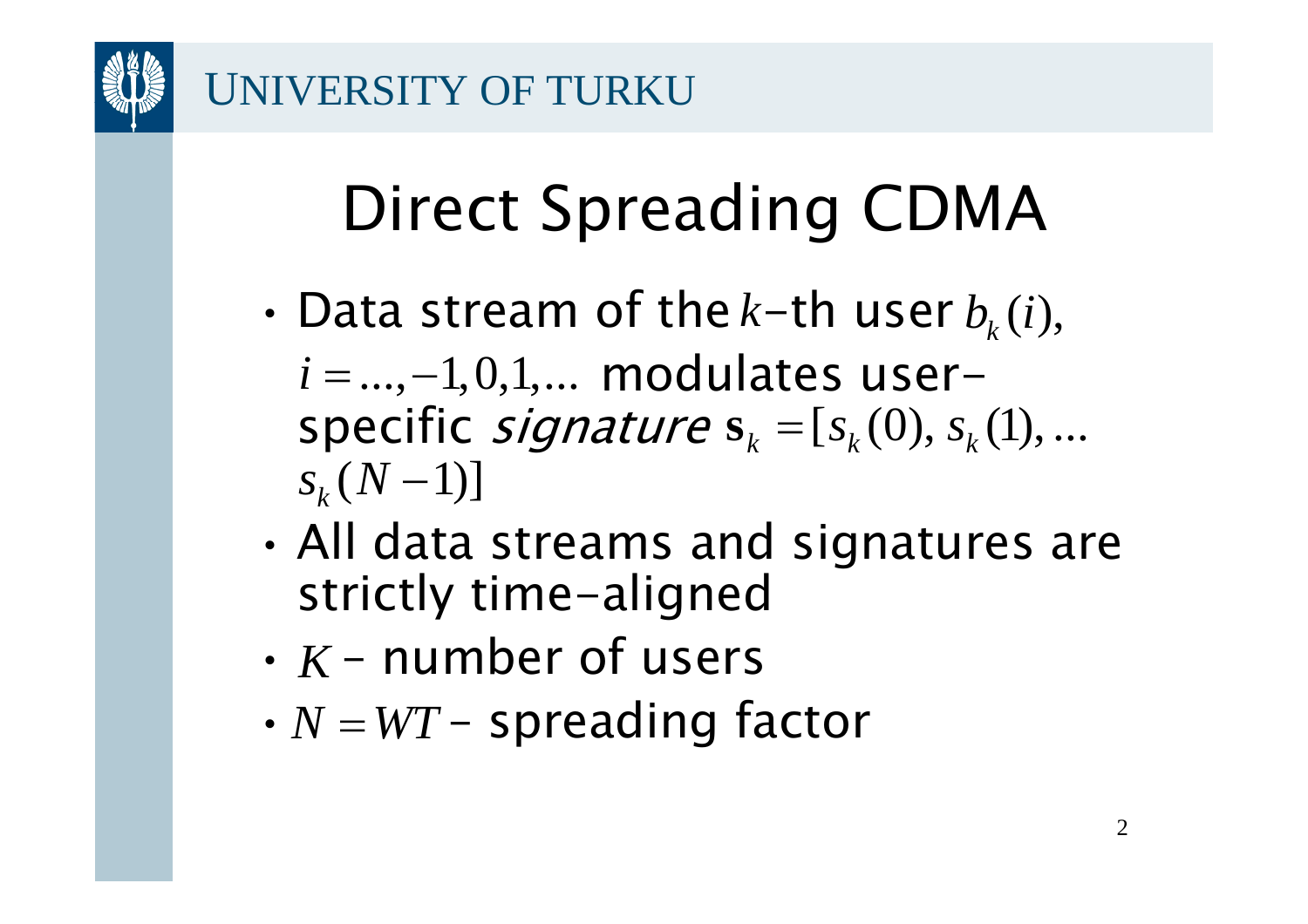## Transmitted group signal

• 
$$
\mathbf{S} = [\mathbf{s}_1^T, \mathbf{s}_2^T, ..., \mathbf{s}_K^T]
$$
 - signature matrix

- • $A_{\!k}^{}$  – amplitude of the  $k$ –th user
- • $\mathbf{A} = \text{diag}[A_1, A_2, ..., A_K]$  – diagonal amplitude matrix
- $\textbf{b} = [b_{\!\scriptscriptstyle 1}^{}, b_{\!\scriptscriptstyle 2}^{}, ..., b_{\scriptscriptstyle K}^{}]$  vector of current data bits
- •Transmitted group signal:

$$
\mathbf{y} = \sum_{k=1}^{K} A_k b_k \mathbf{s}_k = \mathbf{S}^T \mathbf{A} \mathbf{b}
$$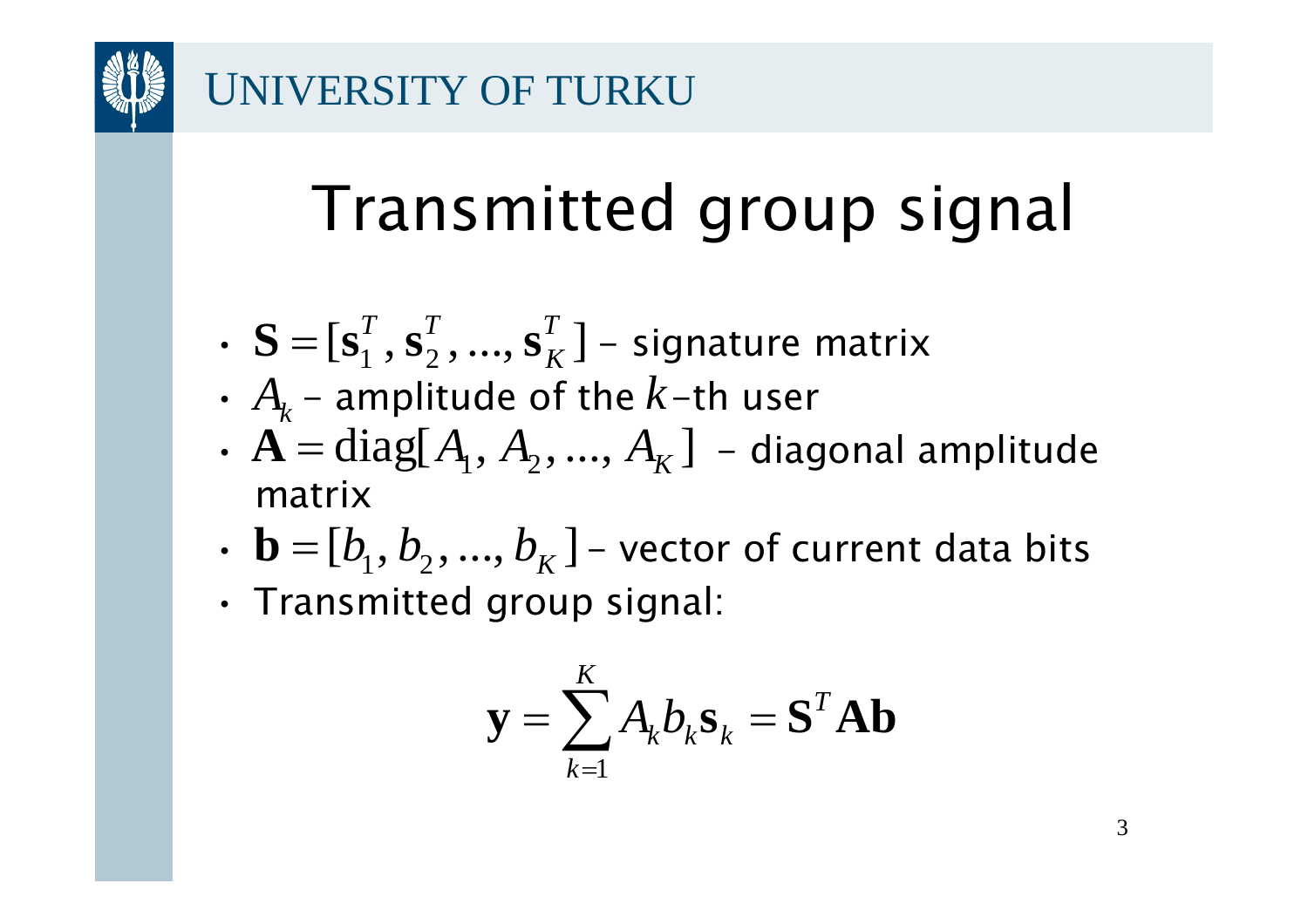### Oversaturation

- • Maximal number of orthogonal signatures is limited by  $N=WT$
- • Oversaturation (overloading) occurs when  $K > N$
- • Oversaturation efficiency is defined as  $e_{ov} = K/N$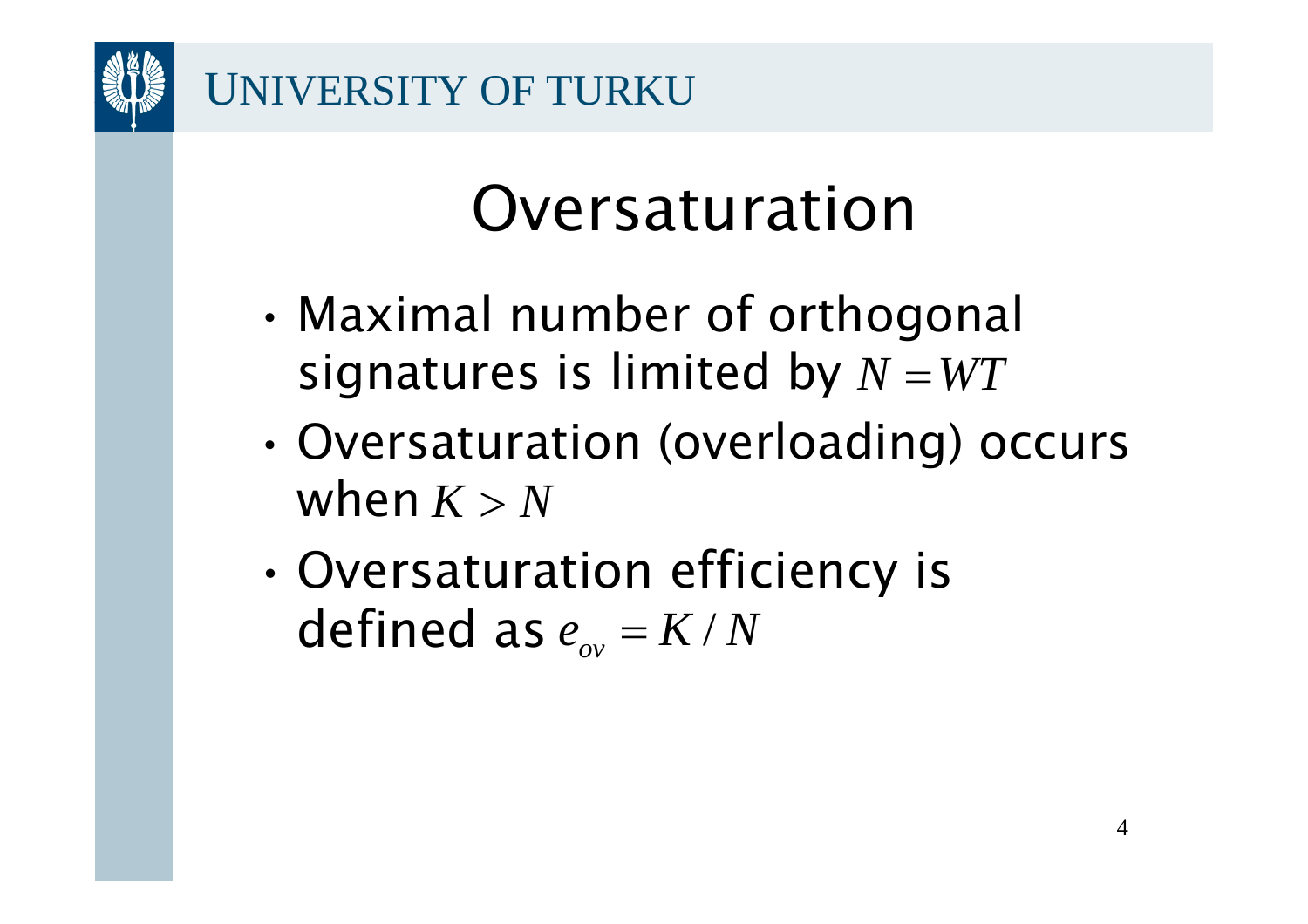### Oversaturation (cont.)

- • With oversaturation, orthogonal signaling is not possible  $\Rightarrow$  unavoidable MAI occurs
- • Conventional receiver is not applicable  $\Rightarrow$  multiuser receiver must be used
- • The problem of optimal multiuser is its exponential complexity in the number of users (if no special care is taken in signature design)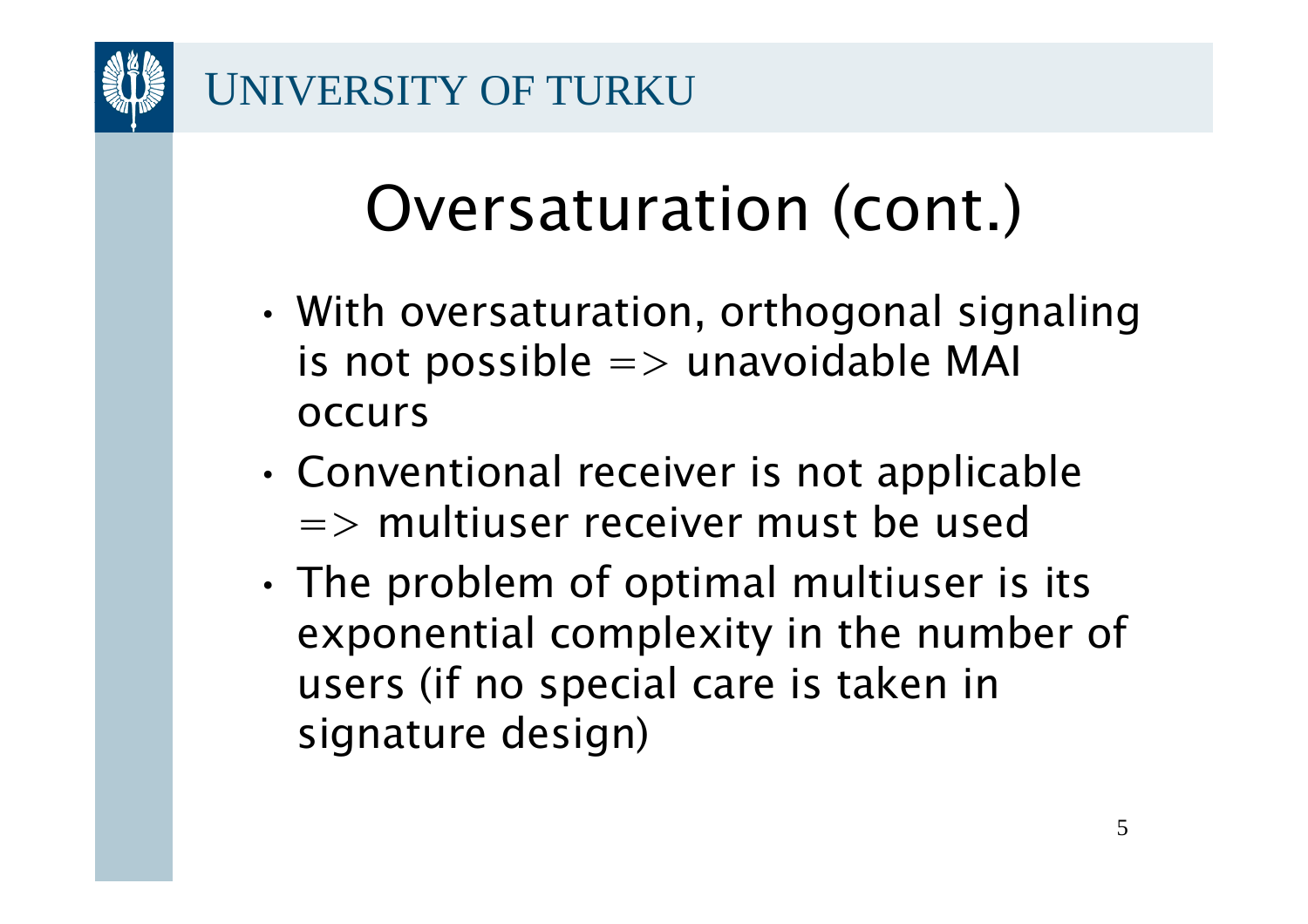

## Optimal multiuser receiver (cont.)

• Bank of matched filters followed by multiuser detector (MUD). Matched filter outputs are  $\mathbf{r} = \mathbf{S}(\mathbf{S}^T \mathbf{A} \mathbf{b} + \mathbf{n}) = \mathbf{R} \mathbf{A} \mathbf{b} + \mathbf{n}'$ 

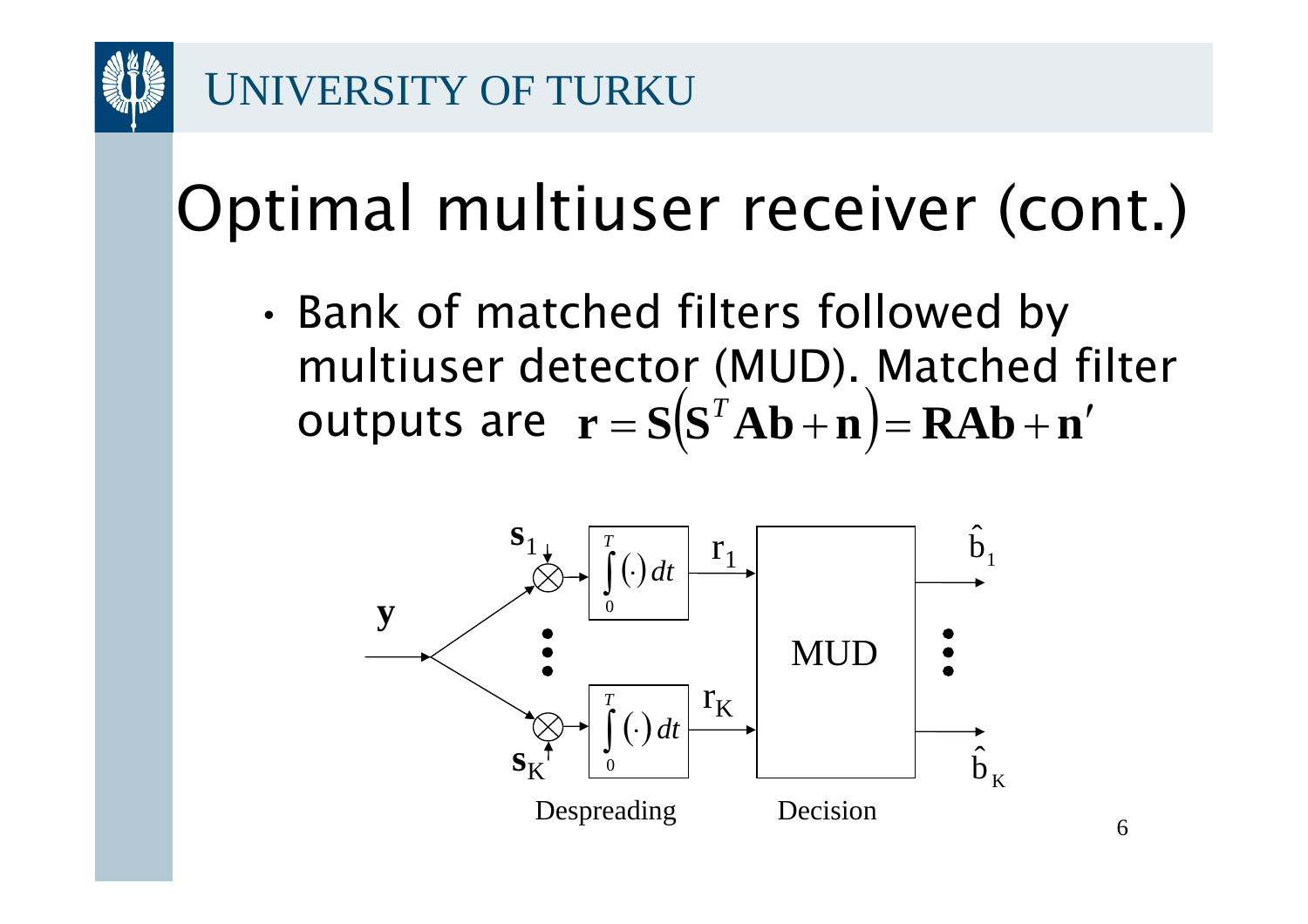## Optimal multiuser receiver (cont.)

• Optimal multiuser detector calculates decision

**b** $\hat{\mathbf{b}} = \arg \max (2\mathbf{r}^T \mathbf{A} \mathbf{b} - \mathbf{b}^T \mathbf{A} \mathbf{R} \mathbf{A} \mathbf{b})$ 

- • Simplifications are possible, if e.g. signatures have hierarchical crosscorrelation matrix structure, Learned's algrorithm having polynomial complexity can be applied.
- 7• Optimal signature set provides maximal separation of all possible group signals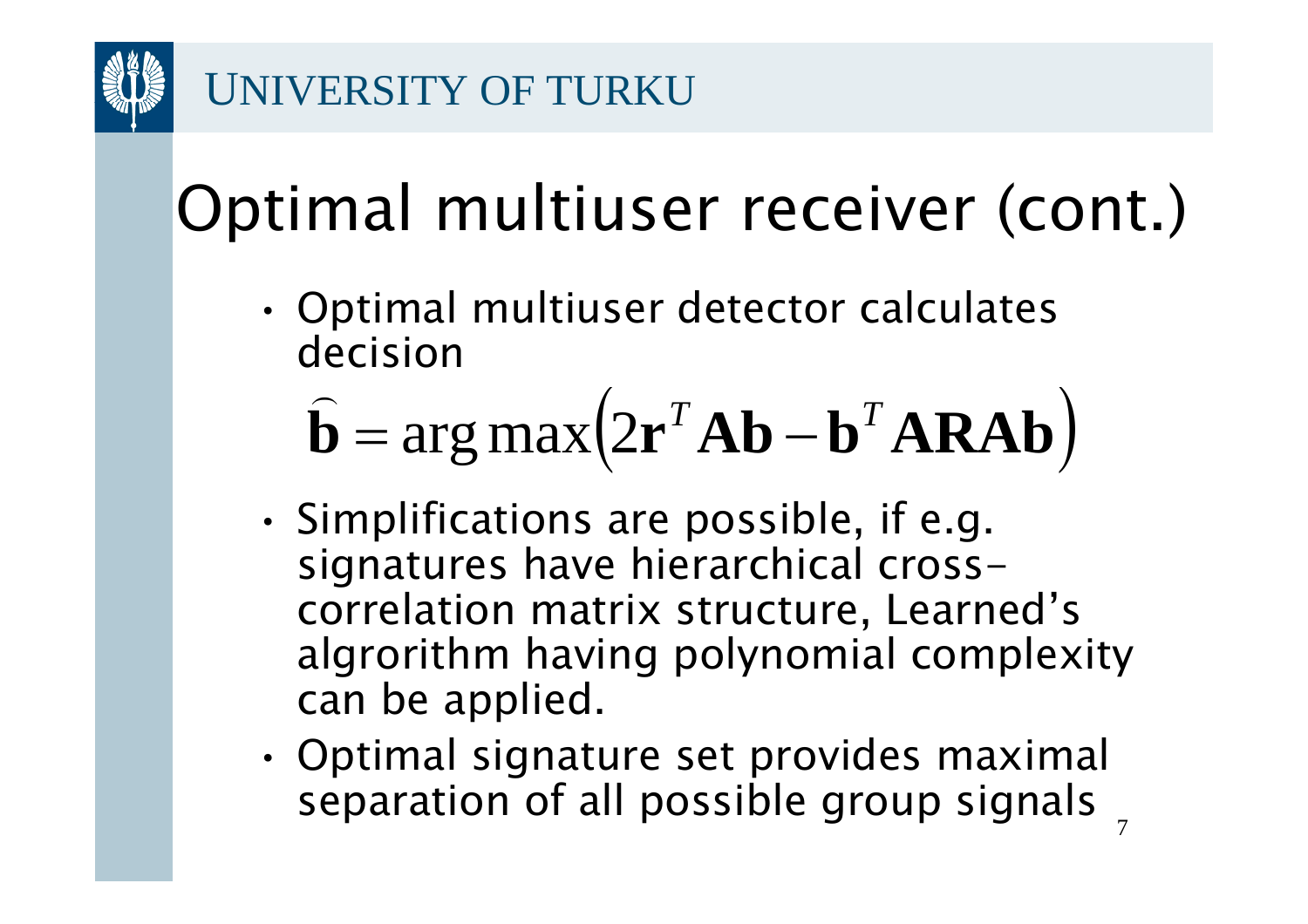

## Group Orthogonal CDMA

- • Another approach to simplify receiver: divide users to groups (subspaces) that don't interfere and oversaturate groups  $\Rightarrow$  MAI only inside groups
- • Formally, signal space dimension N is divided to subspaces having dimension L. Each subspace is oversaturated by s users. The number of users served  $K=N(L+s)/L=N+Ns/L$ ,  $e_{\rm ov} = 1 + s/L$
- • Abbreviation: GO-CDMA (group orthogonal code division multiple access)
- 8• It is possible to use optimal multiuser detector for each group due to small number of users inside group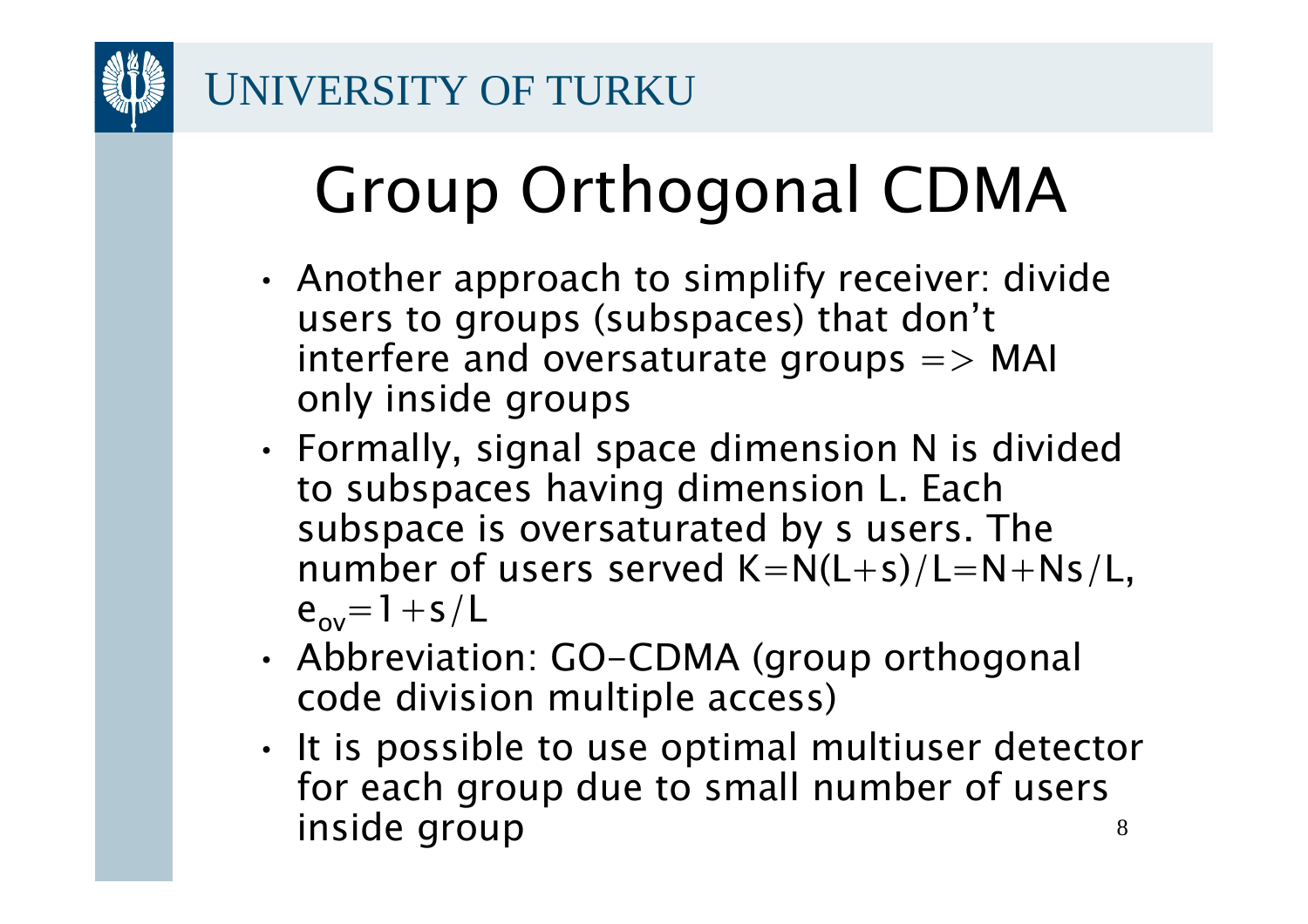# GO-CDMA signatures

- • Signature design performed for  $L=2,3,4$  and  $s=1$ 
	- – L>4 cannot improve maximum minimum Euclidean distance further
	- –s>1 did not produce good results
	- –Symmetrical group signal set
	- –L=4, s=1 results in R-T signatures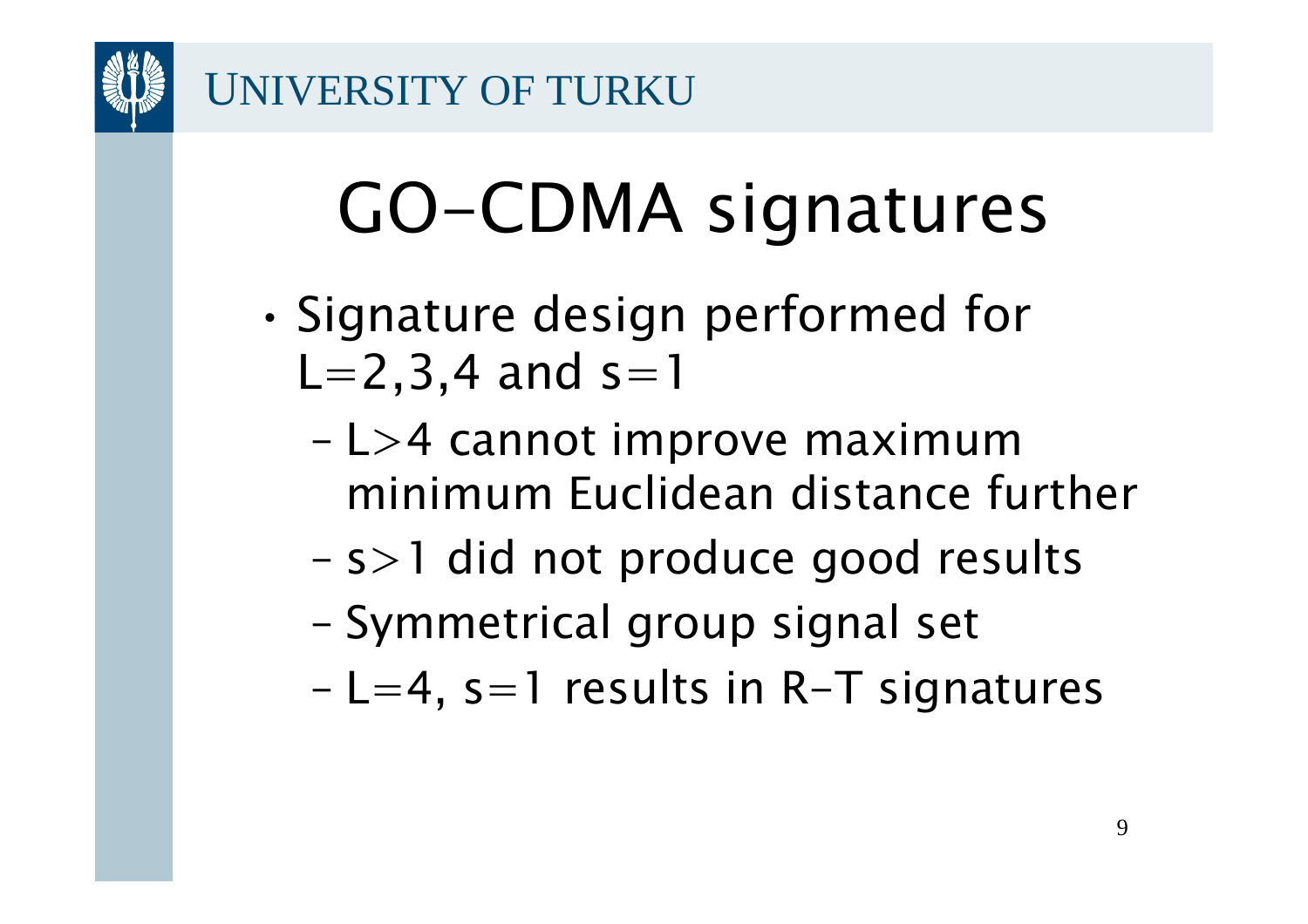

# GO-CDMA signatures

- H matrix with orthogonal rows
- •L=2, i-th group:

$$
\mathbf{S}_{i} = \begin{pmatrix} s_{1}^{i} \\ s_{2}^{i} \\ s_{3}^{i} \end{pmatrix} = \frac{1}{\sqrt{2(1+\alpha^{2})}} \begin{pmatrix} \sqrt{2} & \alpha\sqrt{2} \\ \alpha\sqrt{2} & \sqrt{2} \\ \sqrt{1+\alpha^{2}} & \sqrt{1+\alpha^{2}} \end{pmatrix} \begin{pmatrix} \mathbf{h}_{2i-1} \\ \mathbf{h}_{2i} \end{pmatrix}, \alpha = \frac{4-\sqrt{10+2\sqrt{5}}}{\sqrt{5}-1}
$$
\n•  $\mathbf{L} = 3$ ,  $\mathbf{i} - \mathbf{th}$  group:

$$
\mathbf{S}_{i} = \begin{pmatrix} \mathbf{s}_{1}^{i} \\ \mathbf{s}_{2}^{i} \\ \mathbf{s}_{3}^{i} \\ \mathbf{s}_{4}^{i} \end{pmatrix} = \frac{1}{\sqrt{3(1+2\beta^{2})}} \begin{pmatrix} \sqrt{3} & \beta\sqrt{3} & \beta\sqrt{3} \\ \beta\sqrt{3} & \sqrt{3} & \beta\sqrt{3} \\ \beta\sqrt{3} & \beta\sqrt{3} & \sqrt{3} \\ \sqrt{1+2\beta^{2}} & \sqrt{1+2\beta^{2}} & \sqrt{1+2\beta^{2}} \end{pmatrix} \begin{pmatrix} \mathbf{h}_{3i-2} \\ \mathbf{h}_{3i-1} \\ \mathbf{h}_{3i} \end{pmatrix}, \beta = \frac{-12 + (1+\sqrt{7})\sqrt{14-\sqrt{7}}}{16-2\sqrt{7}}
$$

 $\begin{bmatrix} \mathbf{h}_1 \\ \vdots \end{bmatrix}$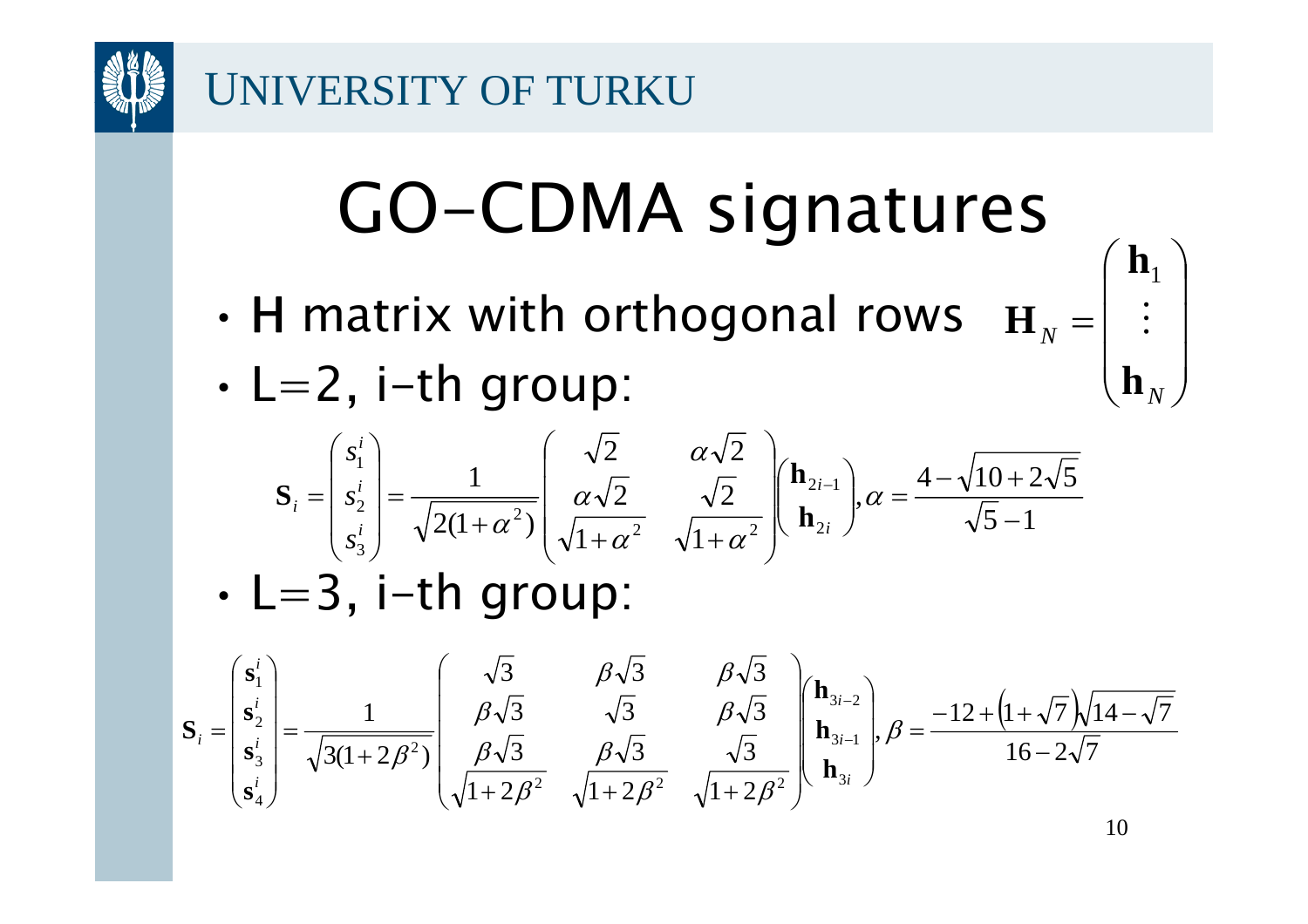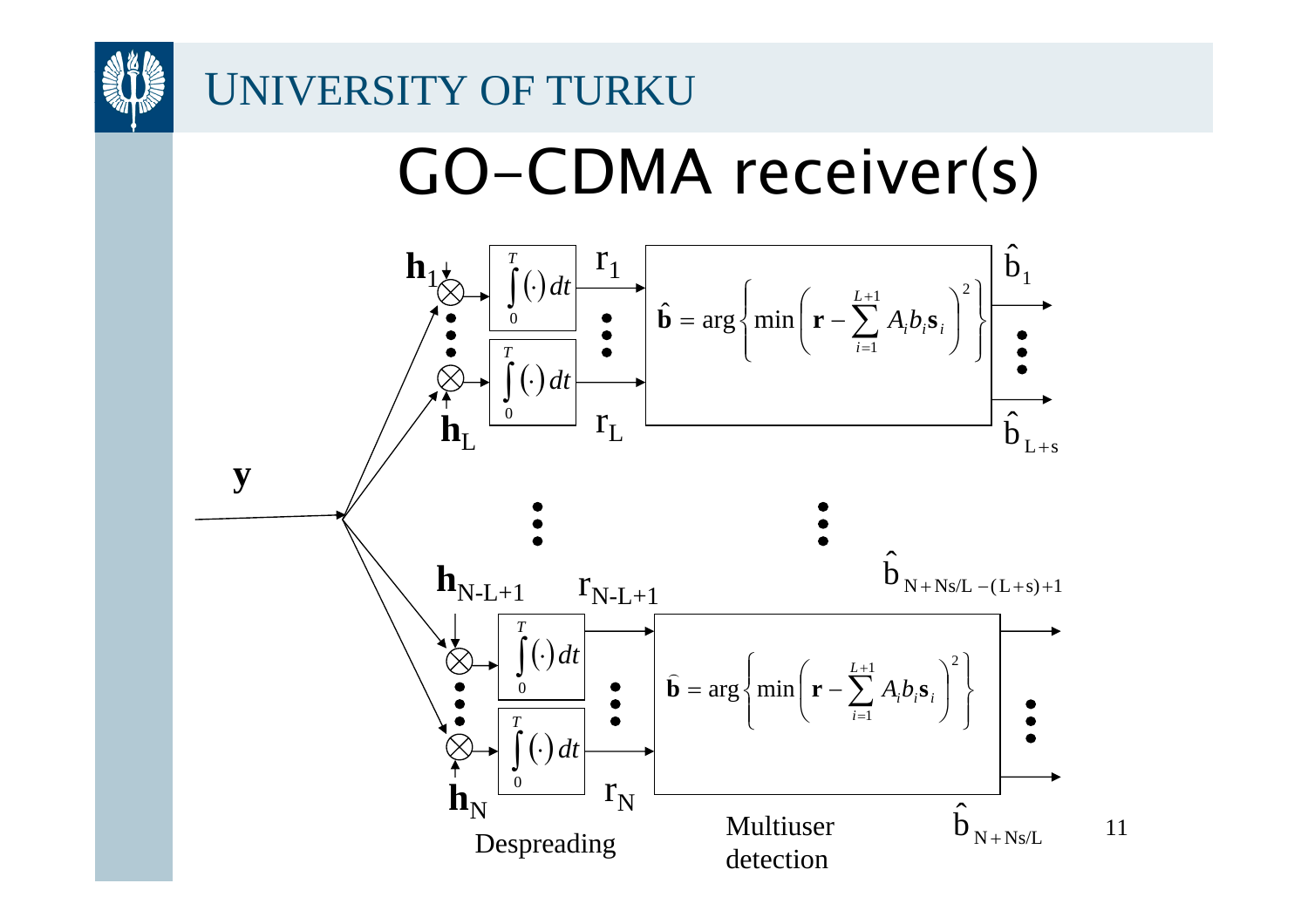

### Performance of GO-CDMA

Euclidean distance Bit error rate (BER)

|                | $d^2_{min}$ | Loss<br>[dB] | $e_{ov}$ |  |
|----------------|-------------|--------------|----------|--|
|                | 4.00        | 0            | 1.00     |  |
| $\overline{2}$ | 1.53        | 4.18         | 1.50     |  |
| 3              | 2.71        | 1.69         | 1.33     |  |
|                | 4.00        |              | 1.25     |  |

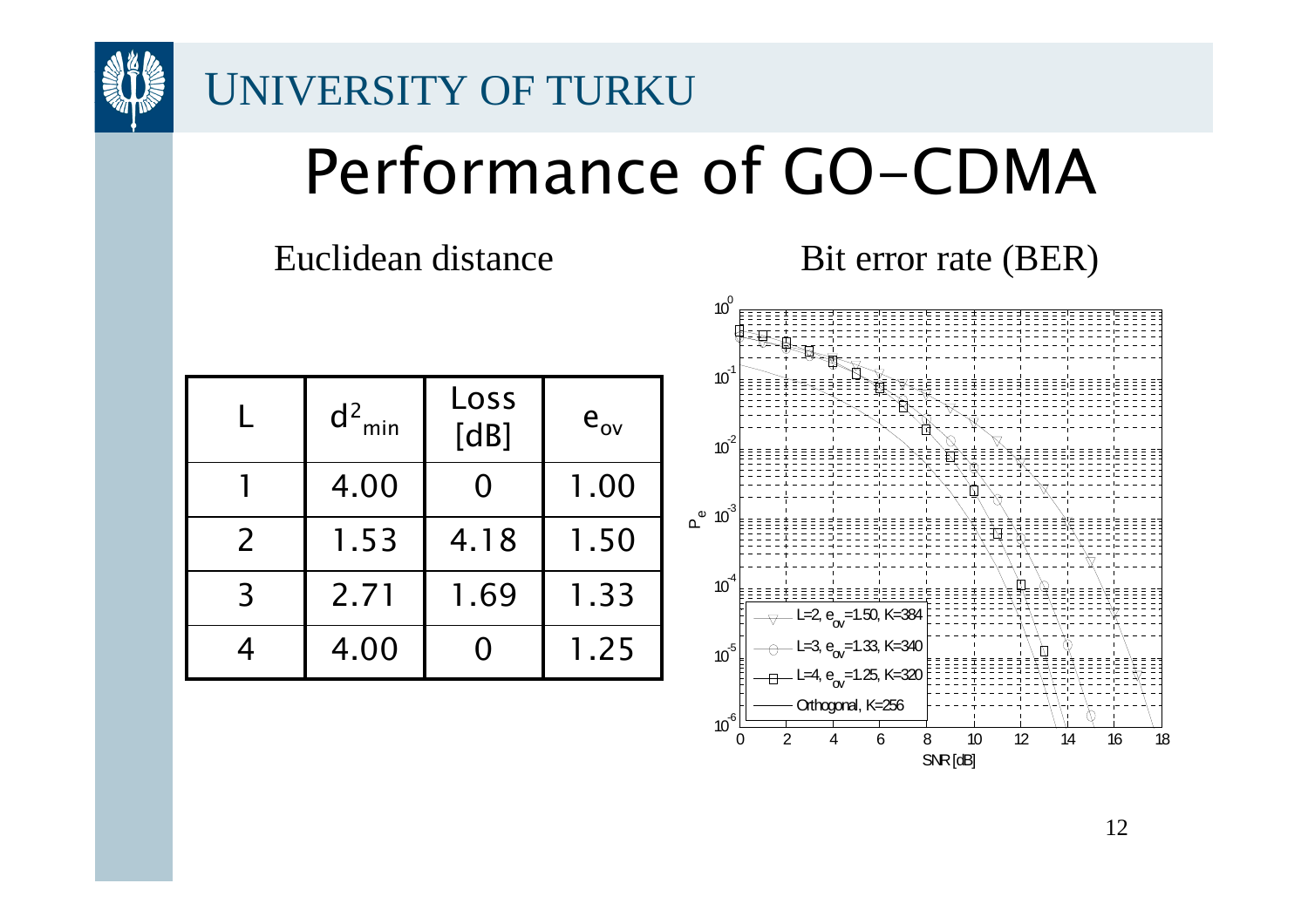

### Collaboratively coded GO-CDMA (CCGO-CDMA)

- • S-CDMA can be used in downlink of cellular system or in uplink in application of channelization (separation of channels of one user)
- ¾ Transmitter controls all transmissions
- ¾ Requiring signature per user seems unnecessary restriction
- $\triangleright$  It is possible to collaboratively encode the data of users inside one group
- ¾ Subspace acts as a common signature for users inside group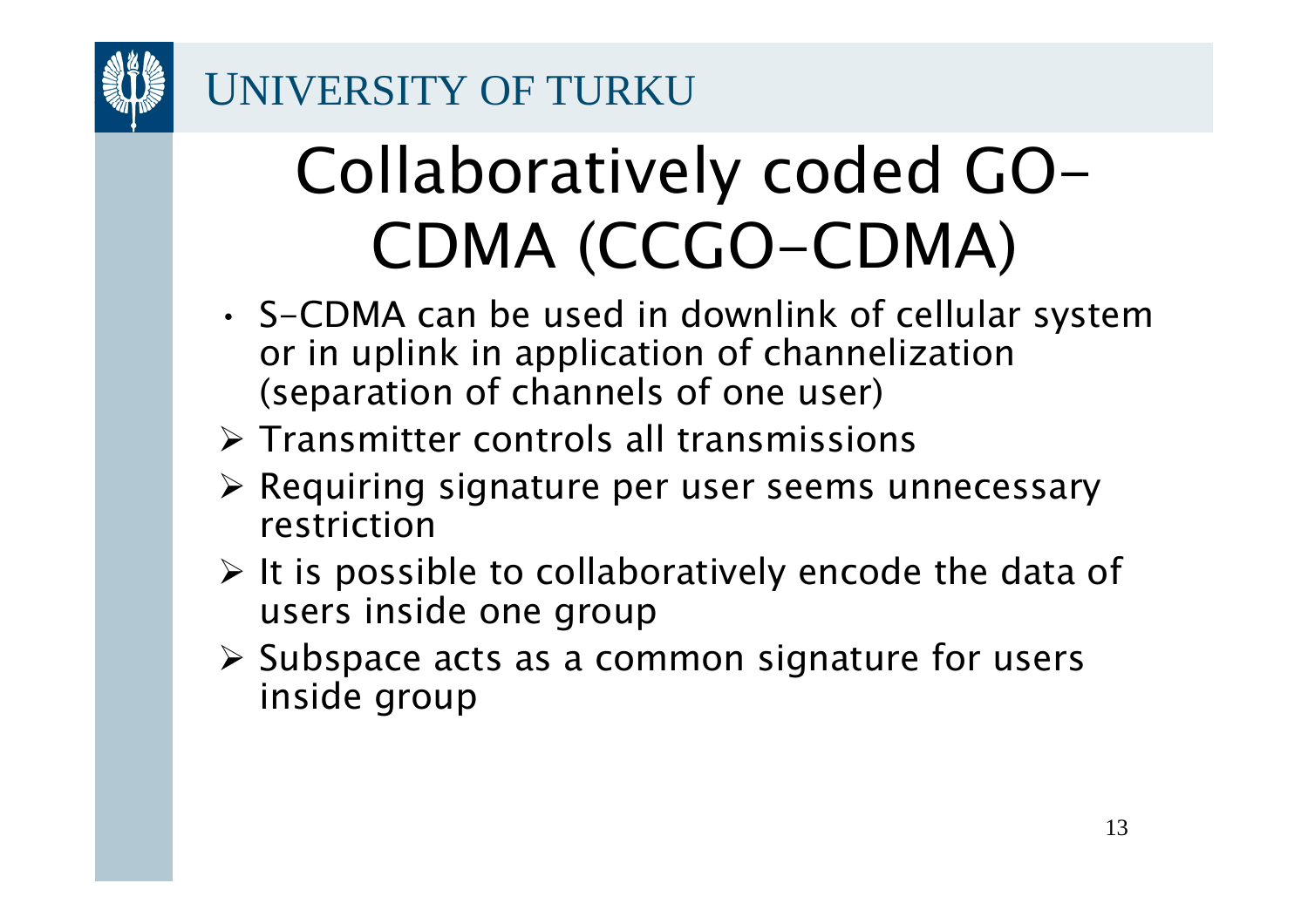

## Signatures for CCGO-CDMA

- • Data bits of L+s users are jointly mapped into  $2^{\wedge}$ (L+s) L-dimensional signal vectors
- • Signature design performed for L=2,3,4,5 and s=1,2. Now, it is possible to improve performance with  $L>4$  and  $s>1$ .
- • Sphere packing theory assists in finding good signal constellations. Signals treated as Ldimensional spheres having radius  $d_{\min}$  /  $\!$  .
- • Few different options investigated:
	- maximal minimum distance constellation
	- symmetrical constellations with or without zerovector
	- equal energy constellation
- •Modulation mapping not a trivial problem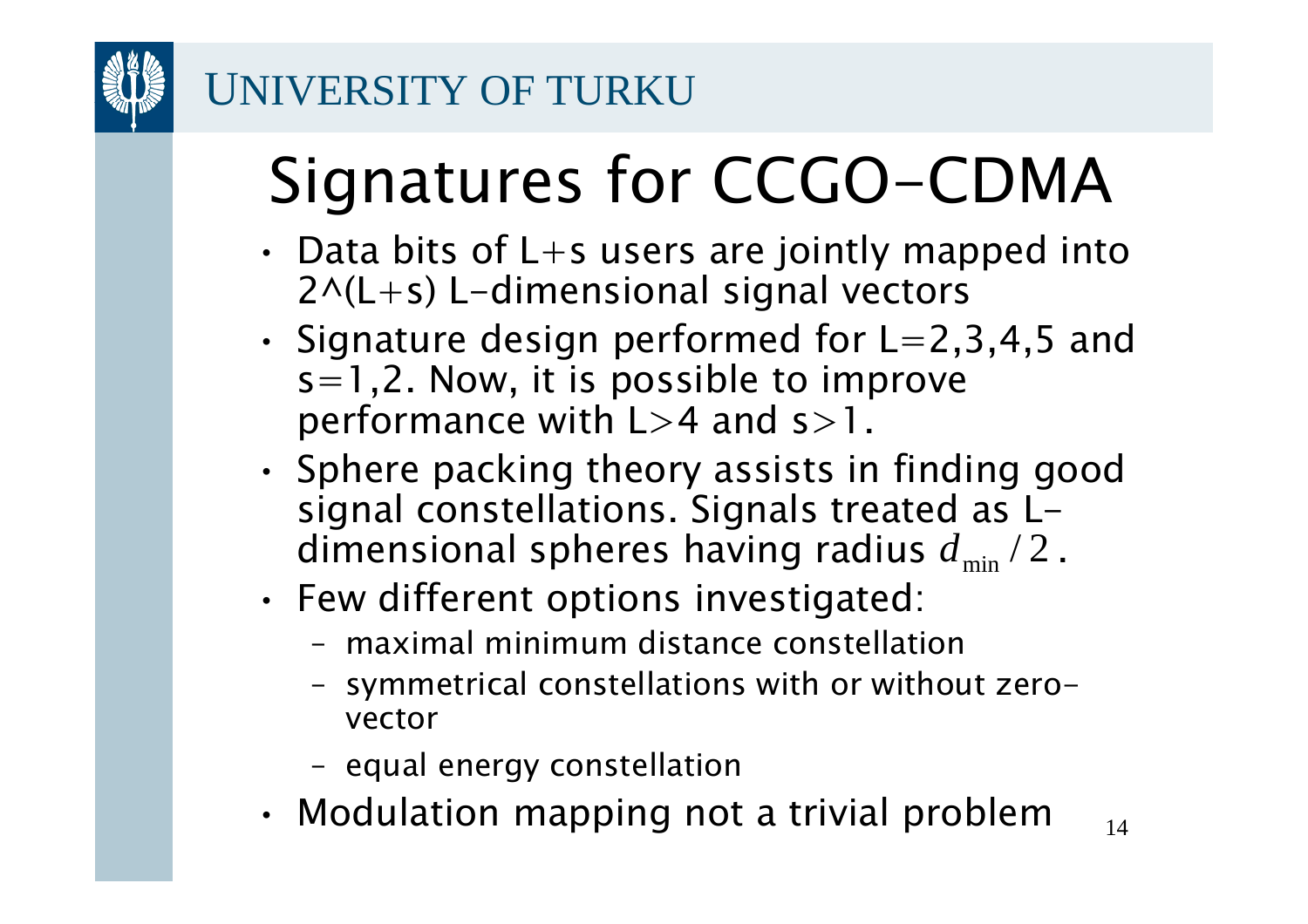

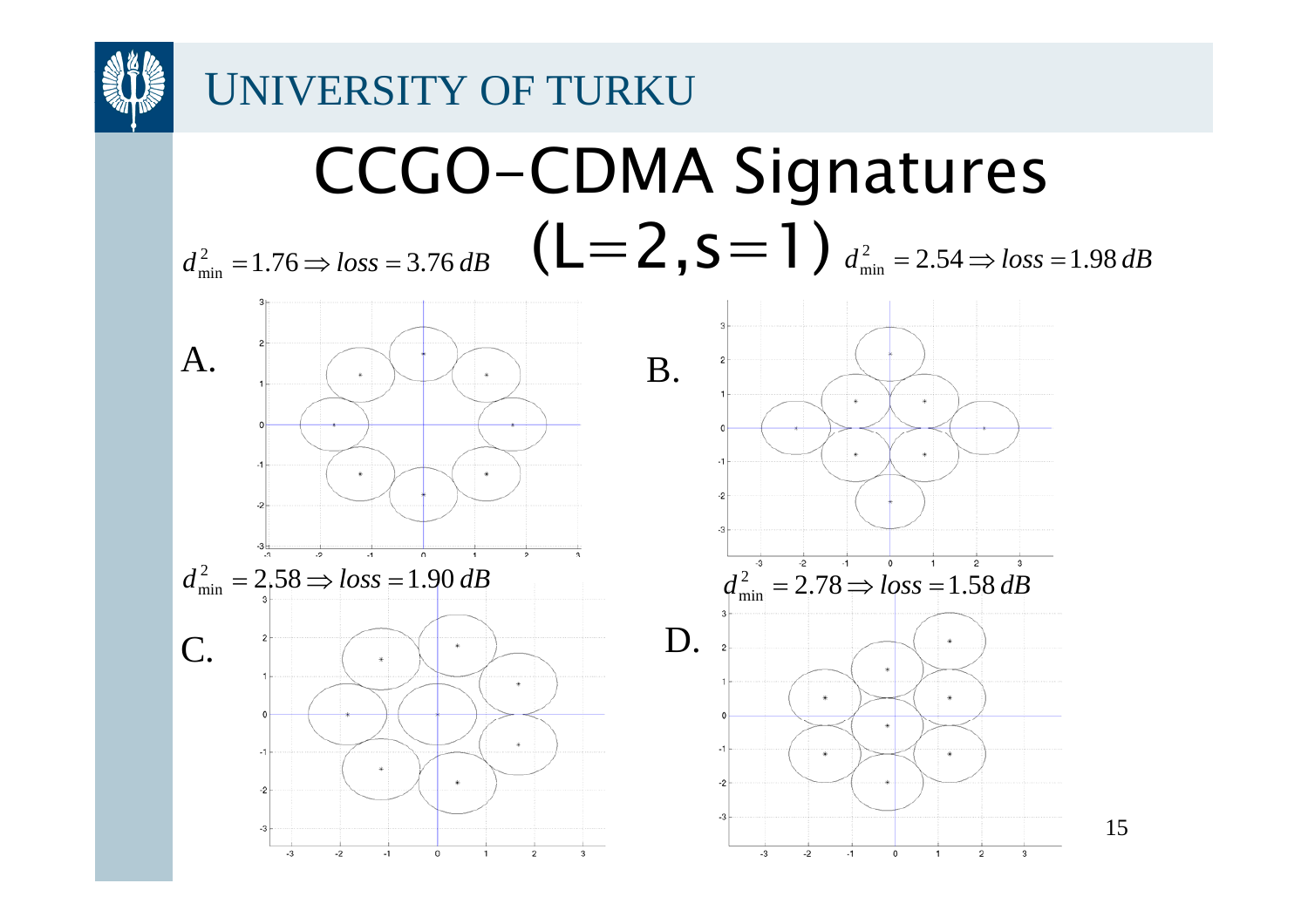

#### CCGO-CDMA transmitter

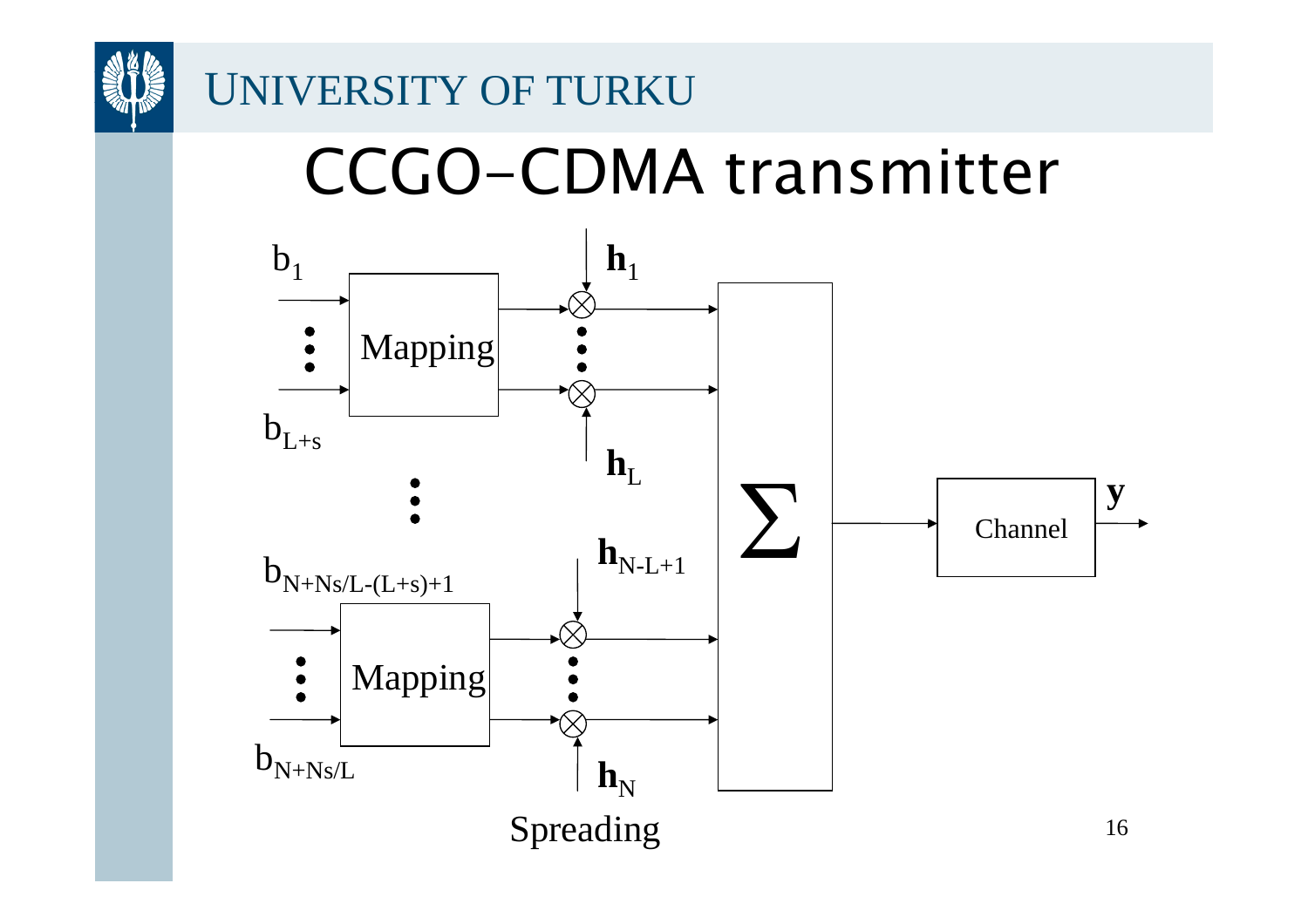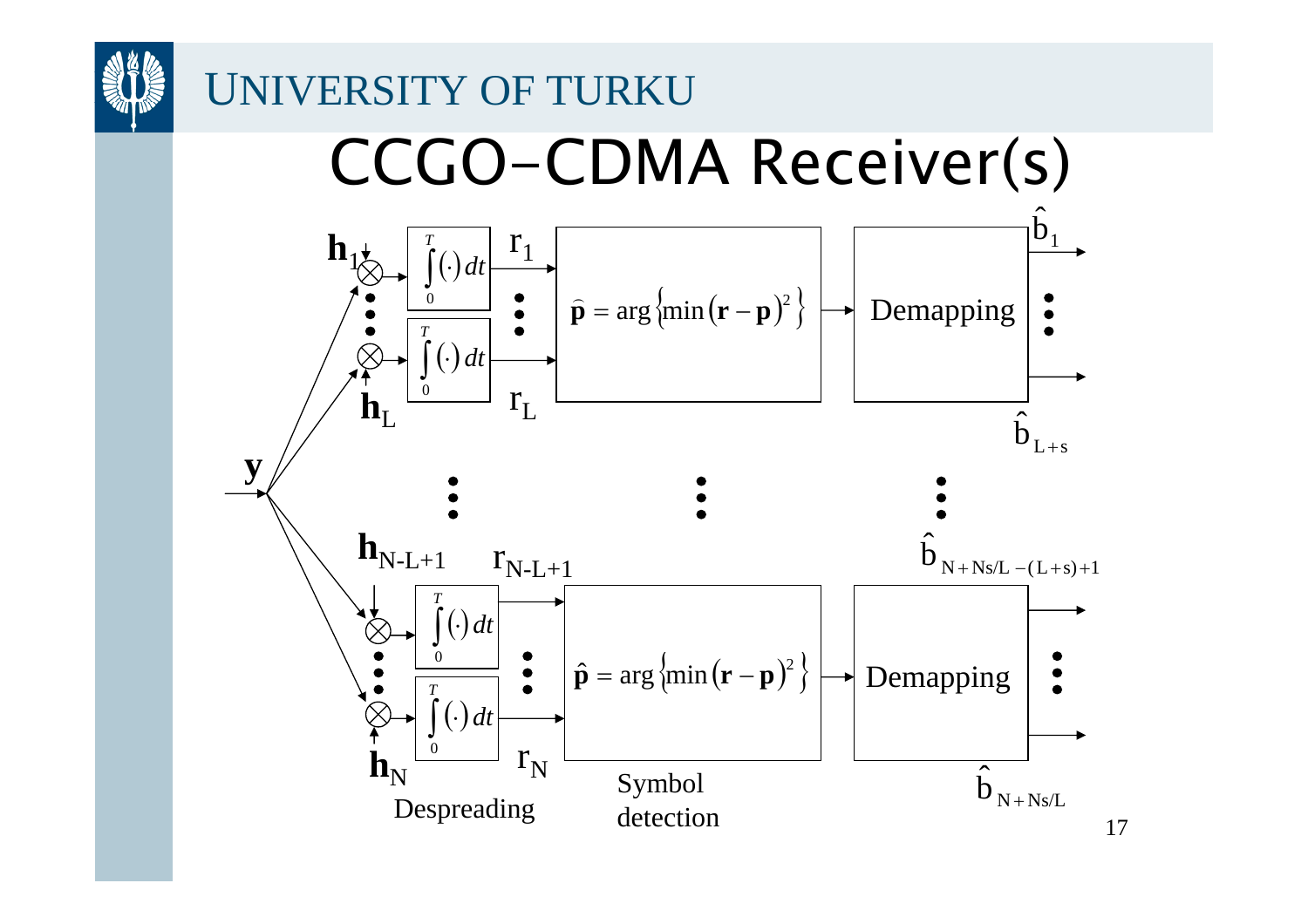

### Performance of CCGO-CDMA (Euclidean distance)

| Const.       | $L=2, s=1$  |      | $L = 3, s = 1$ |      | $L = 4, s = 1$ |          | $L = 5, s = 1$ |         |
|--------------|-------------|------|----------------|------|----------------|----------|----------------|---------|
|              | $d^2_{min}$ | loss | $d^2_{min}$    | loss | $d^2_{min}$    | loss     | $d^2_{min}$    | loss    |
| A            | 1.76        | 3.57 | 3.10           | 1.10 | 4.04           | $-0.05$  | 4.73           | $-0.73$ |
| B            | 2.54        | 1.98 | 3.25           | 0.90 | 4              | $\Omega$ | 4.36           | $-0.38$ |
| $\mathsf{C}$ | 2.58        | 1.90 | 3.45           | 0.61 | 4.22           | $-0.24$  | 4.83           | $-0.82$ |
| D            | 2.78        | 1.58 | 3.63           | 0.42 | 4.22           | $-0.23$  | 4.47           | $-0.48$ |

| Const.    |             | $L = 4$ , s = 2 | $L = 5$ , s = 2 |         |  |
|-----------|-------------|-----------------|-----------------|---------|--|
|           | $d^2_{min}$ | loss            | $d^2_{min}$     | loss    |  |
| A         | 3.13        | 1.07            | 3.92            | 0.08    |  |
| R         | 3.20        | 0.97            | 4.15            | $-0.16$ |  |
| $\subset$ | 3.19        | 0.99            | 3.97            | 0.03    |  |
|           | 3.28        | 0.86            | 4.19            | $-0.20$ |  |

 • Negative loss implies gain

18• The order of superioirity changes when  $e_{ov}$ decreases